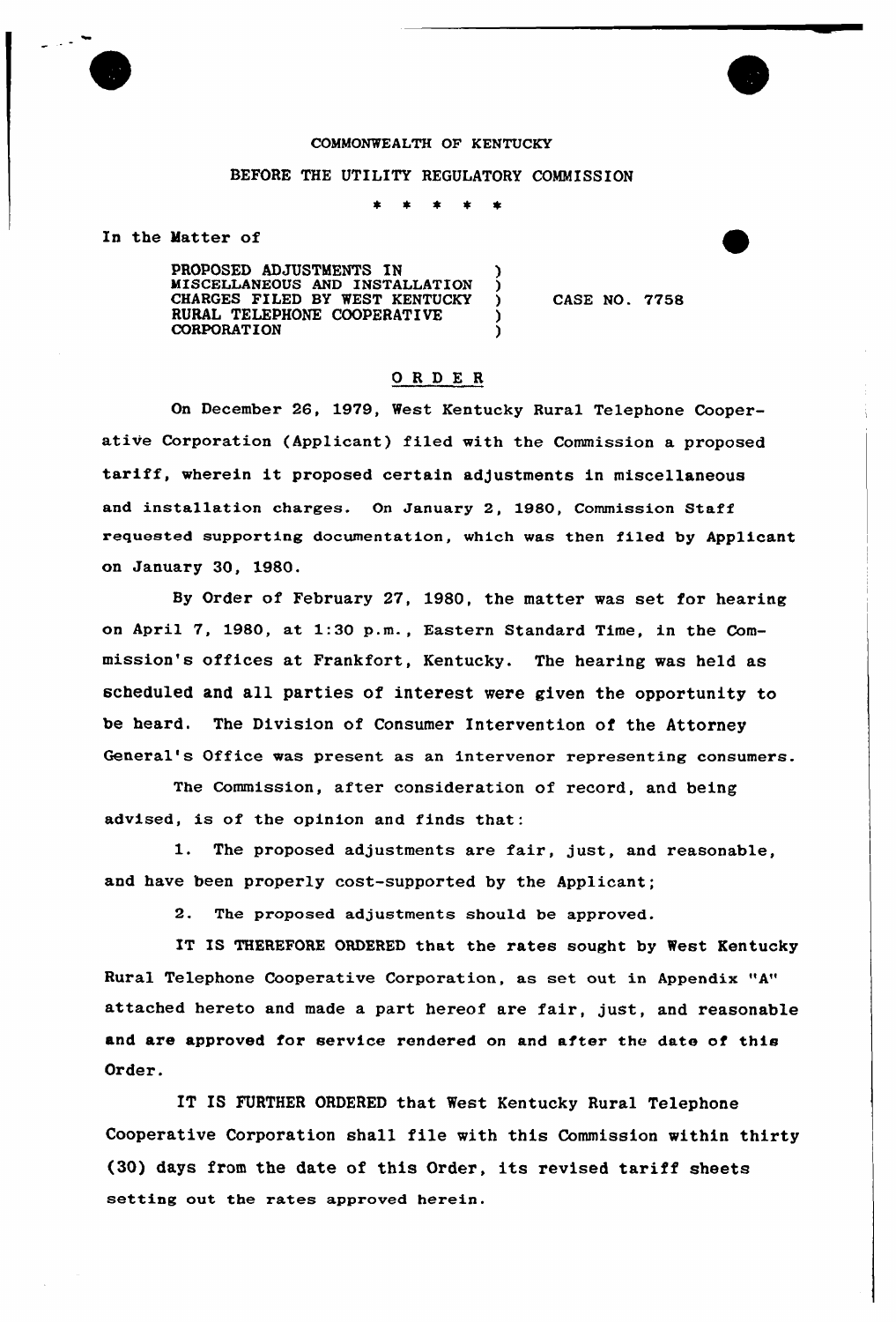



 $\label{eq:reduced} \mathcal{L}_{\mathcal{A}}(\mathbf{X}) = \mathcal{L}_{\mathcal{A}}(\mathbf{X}) = \mathcal{L}_{\mathcal{A}}(\mathbf{X}) = \mathcal{L}_{\mathcal{A}}(\mathbf{X})$ 

しょうしょう とうしょう なんじゅう しょうしん こうしん はんしん 大学の実施の場合 かんじょう

The Communication of the Second States

Done at Frankfort, Kentucky, this 30th day of Nay, 1980.

UTILITY REGULATORY COMMISSION

Cháirma

Vice Chairman

Davy Roy Ocker

ATTEST:

**Secretary**